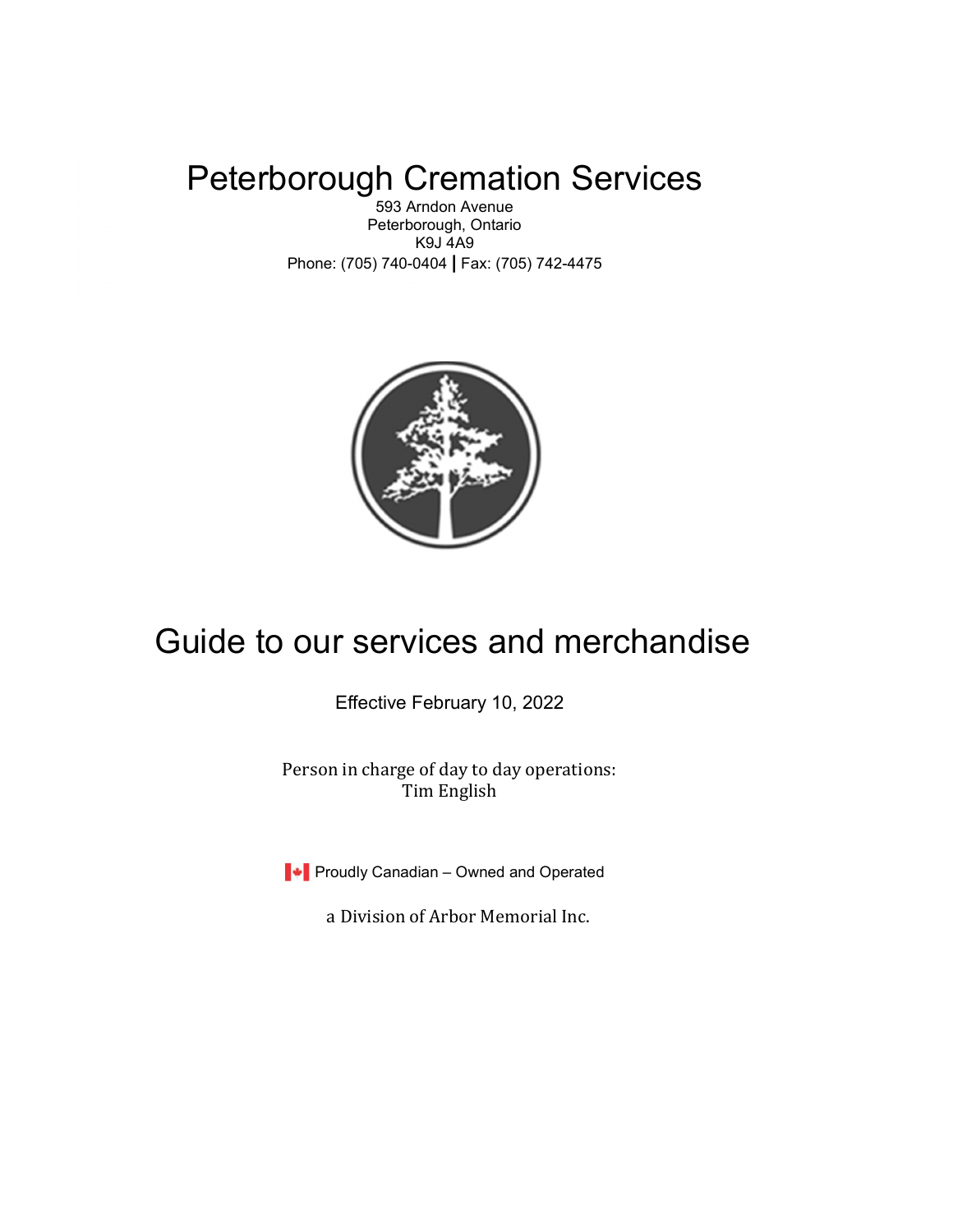| <b>Casket Wood/Cloth</b>                                                                                                                                                                                                                                | <b>Code</b>                               | <b>Price</b>                                                             |
|---------------------------------------------------------------------------------------------------------------------------------------------------------------------------------------------------------------------------------------------------------|-------------------------------------------|--------------------------------------------------------------------------|
| MDF Pine, Wood, Two-Piece Top, Adult, BATT<br>Columba Amber, Engineered Wood, Amber Brown, BATT<br>Poppy Natural, Engineered Wood, Light Brown, BATT<br>Paloma Brown, Engineered Wood, Brown, lined, pillow, BATT<br>Body Enclosure, Vinyl, Adult, ECKL | 56305<br>93839<br>93904<br>93840<br>33316 | \$<br>795.00<br>995.00<br>\$<br>\$1,295.00<br>\$1,795.00<br>95.00<br>\$. |
| <b>Urns</b>                                                                                                                                                                                                                                             | <b>Code</b>                               | <b>Price</b>                                                             |
| Journey, Paper, Beige, ECKL, 12.00 x 11.00 x 3.00 in.<br>Onyx Urn, Onyx, Green, SUNL, 6.25 x 6.25 x 8.12 in.<br>Honey Brown, Engineered Wood, BATT, 9.25 x 6.88 x 6.5 in.                                                                               | 42139<br>43023<br>43386                   | 200.00<br>\$<br>\$400.00<br>$\mathbb{S}$<br>595.00                       |
| <b>Memorial Offerings</b>                                                                                                                                                                                                                               | Code                                      | <b>Price</b>                                                             |
| <b>Estate Settlement Toolkit</b>                                                                                                                                                                                                                        | 16043                                     | \$395.00                                                                 |
| <b>Professional Services</b>                                                                                                                                                                                                                            | <b>Code</b>                               | <b>Price</b>                                                             |
| Mileage Charges - up to 40 kms. (\$2.00/km after the first<br>40 km, one-way)                                                                                                                                                                           | 55223                                     | \$<br>0.00                                                               |
| <b>Transfer to Holding Facility</b><br>Construction of a Newspaper Notice                                                                                                                                                                               | 55304<br>16076                            | 190.00<br>\$<br>\$<br>50.00                                              |
| <b>Cremation Fee, Rosemount Memorial Gardens</b>                                                                                                                                                                                                        | 55497                                     | \$<br>545.00                                                             |
| <b>Arranging, Administration, &amp; Local Transfer</b>                                                                                                                                                                                                  | <b>Code</b>                               | <b>Price</b>                                                             |
| Arrange Prep / Filing Documents<br>Transfer Decedent to the Holding Facility                                                                                                                                                                            | 55303<br>55304                            | \$<br>95.00<br>\$<br>190.00                                              |
| Arrange Direct Burial / Cremation<br>Transfer Decedent to Cemetery / Crematorium                                                                                                                                                                        | 55322<br>55509                            | \$<br>250.00<br>\$<br>160.00                                             |
| <b>Facilities</b>                                                                                                                                                                                                                                       | Code                                      | <b>Price</b>                                                             |
| Preparation Room                                                                                                                                                                                                                                        | 55310                                     | 100.00<br>\$                                                             |
| <b>Automobiles</b>                                                                                                                                                                                                                                      | <b>Code</b>                               | <b>Price</b>                                                             |
| <b>Transfer Vehicle</b>                                                                                                                                                                                                                                 | 55325                                     | \$<br>80.00                                                              |
| <b>Preparation</b>                                                                                                                                                                                                                                      | <b>Code</b>                               | <b>Price</b>                                                             |
| <b>Removal Implanted Device</b>                                                                                                                                                                                                                         | 55473                                     | 75.00<br>\$                                                              |
| <b>Custom Printing (in-house)</b>                                                                                                                                                                                                                       | <b>Code</b>                               | <b>Price</b>                                                             |
| Custom Printing (Variable)                                                                                                                                                                                                                              | 55475                                     | 185.00<br>\$                                                             |
| <b>Direction &amp; Staffing</b>                                                                                                                                                                                                                         | <b>Code</b>                               | <b>Price</b>                                                             |
| <b>Two-Person Transfer</b>                                                                                                                                                                                                                              | 56226                                     | \$220.00                                                                 |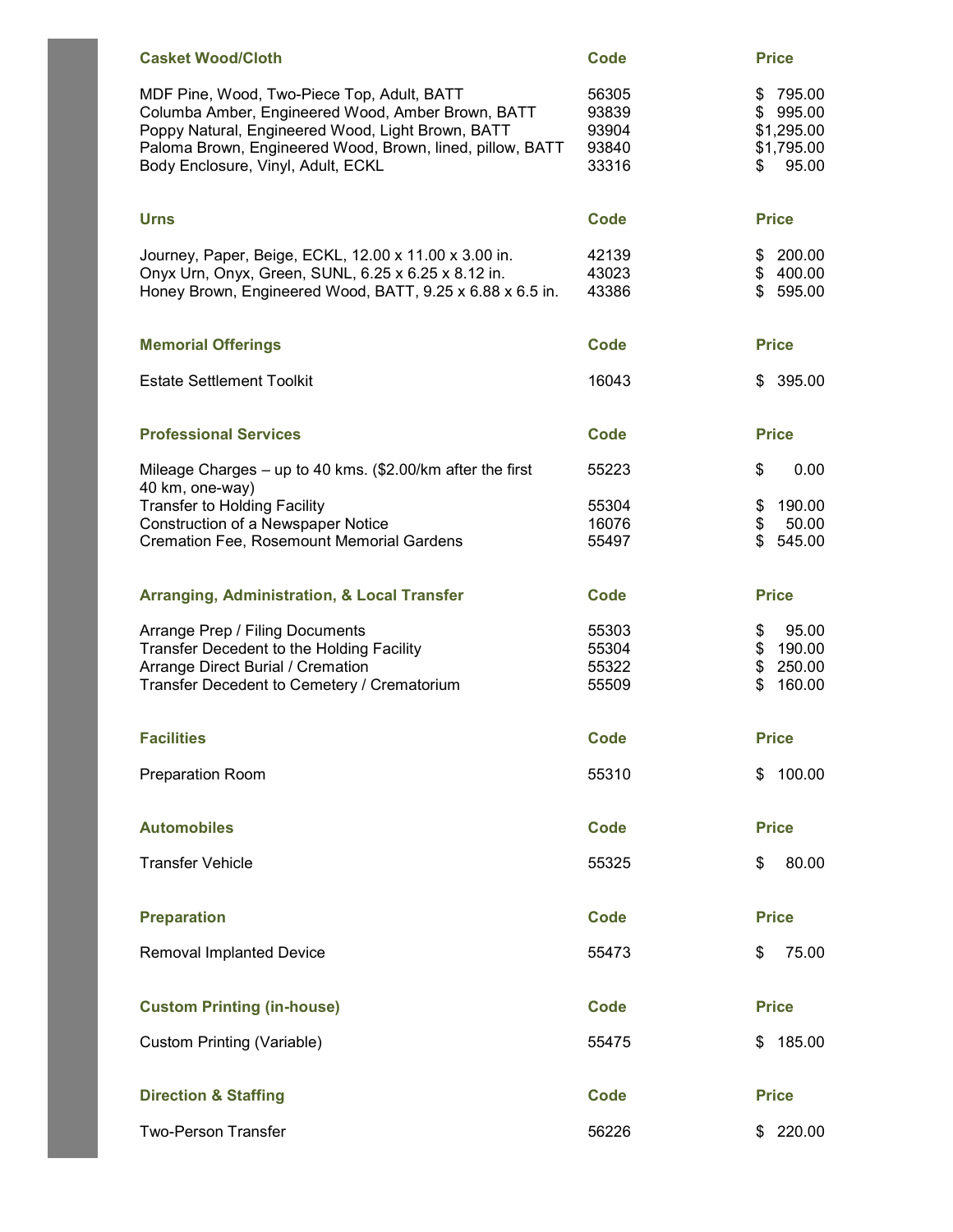| <b>Professional Services</b><br>Arrange Direct Burial / Cremation<br>Arrange Prep / Filing Documents<br>Transfer Decedent to the Holding Facility<br>Transfer Decedent to Cemetery / Crematorium | Code<br>55322<br>55303<br>55304<br>55509 | <b>Price</b><br>250.00<br>\$<br>\$<br>95.00<br>\$<br>190.00<br>160.00<br>\$ |
|--------------------------------------------------------------------------------------------------------------------------------------------------------------------------------------------------|------------------------------------------|-----------------------------------------------------------------------------|
| <b>Facilities</b><br><b>Preparation Room</b>                                                                                                                                                     | Code<br>55310                            | <b>Price</b><br>\$100.00                                                    |
| <b>Automobiles</b><br><b>Transfer Vehicle</b>                                                                                                                                                    | Code<br>55325                            | <b>Price</b><br>80.00<br>\$                                                 |
| <b>Professional Services (Cont'd)</b><br><b>Cremation Fee, Rosemount Memorial Gardens</b>                                                                                                        | <b>Code</b><br>55497                     | <b>Price</b><br>\$545.00<br>\$1420.00                                       |

| <b>DNA MEMORIAL</b><br>DNA Preservation Kit – Includes Home Banking Vial Only                                                                                                                   | 93842 | \$195.00 |
|-------------------------------------------------------------------------------------------------------------------------------------------------------------------------------------------------|-------|----------|
| DNA Premium Ancestry Report - Report only on Ancestry 93843                                                                                                                                     |       | \$250.00 |
| DNA Genetic Pre-disposition Report - A detailed<br>report of genetic screening test which screens for<br>many disease and may other things that might be<br>inherited in the living descendants |       |          |

\_\_\_\_\_\_\_\_\_\_\_\_\_\_\_\_\_\_\_\_\_\_\_\_\_\_\_\_\_\_\_\_\_\_\_\_\_\_\_\_\_\_\_\_\_\_\_\_\_\_\_\_\_\_\_\_\_\_\_\_\_\_\_\_\_\_\_\_\_\_\_\_\_\_\_\_\_\_\_\_\_\_\_\_\_\_\_\_\_\_\_\_\_\_\_\_\_\_\_\_\_\_\_\_

### **Disbursements**

When budgeting for a funeral it is important to consider all components. Disbursements are non-transfer service charge. Below is a list of possible disbursements that may be applicable:

- Newspaper Notice
- Coroners Certificate
- City Registration

### Funding, Payment & Financing Options

Please speak with your Funeral Director about funding options, i.e. Trust or Insurance when arranging a funeral in advance of need. Additional information available upon request. Cash, cheque and Visa are accepted methods of payment. Applicable taxes are not included.